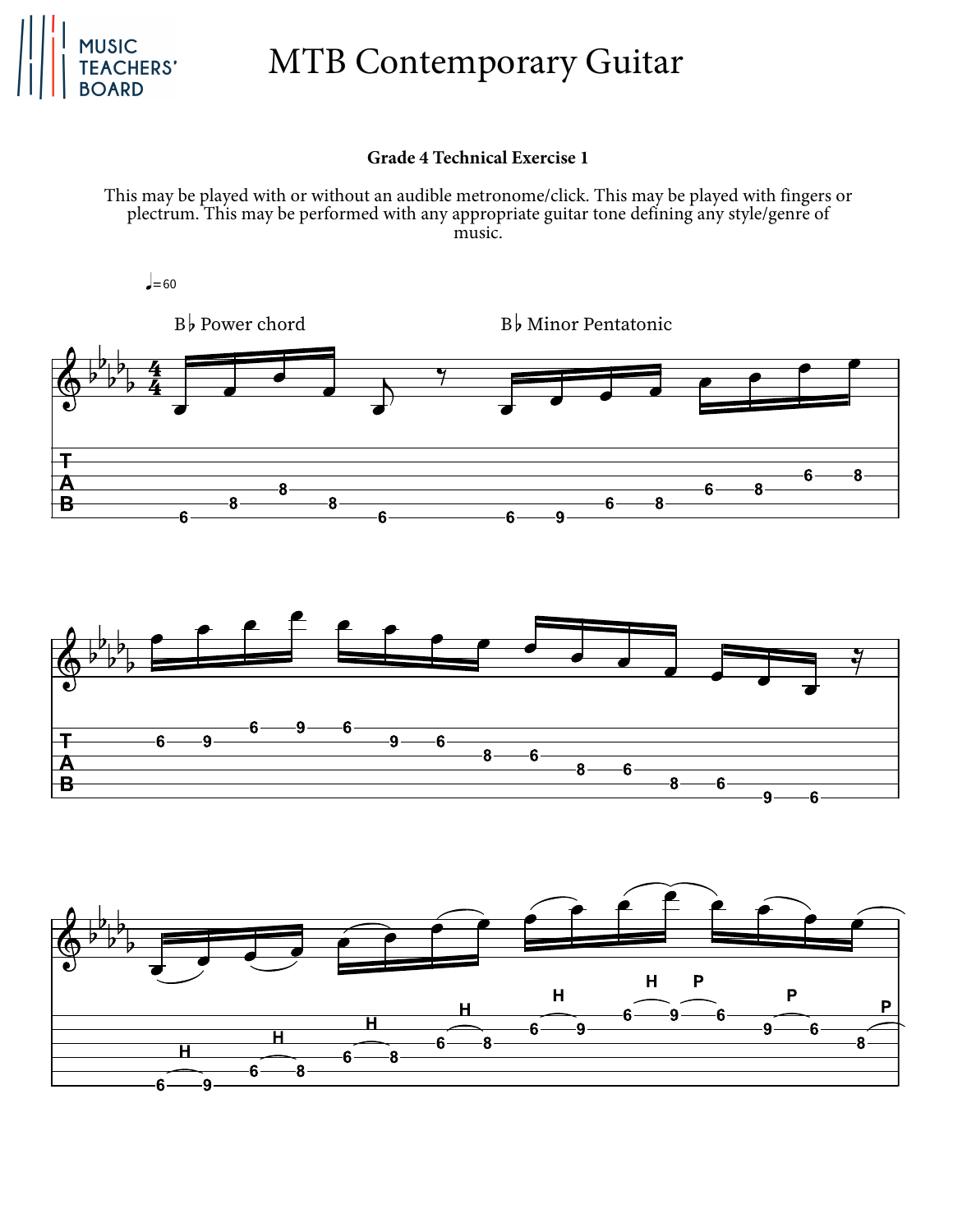





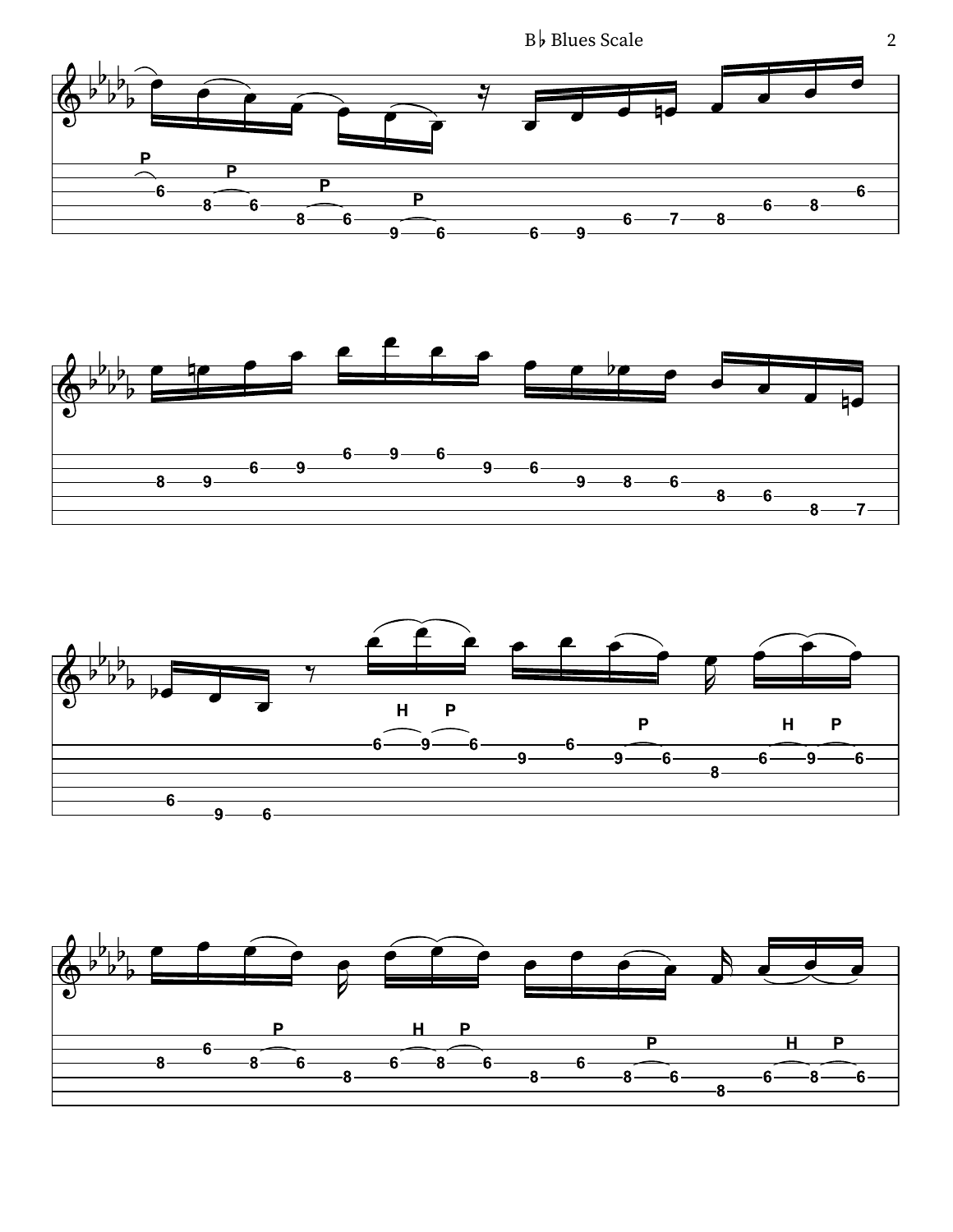





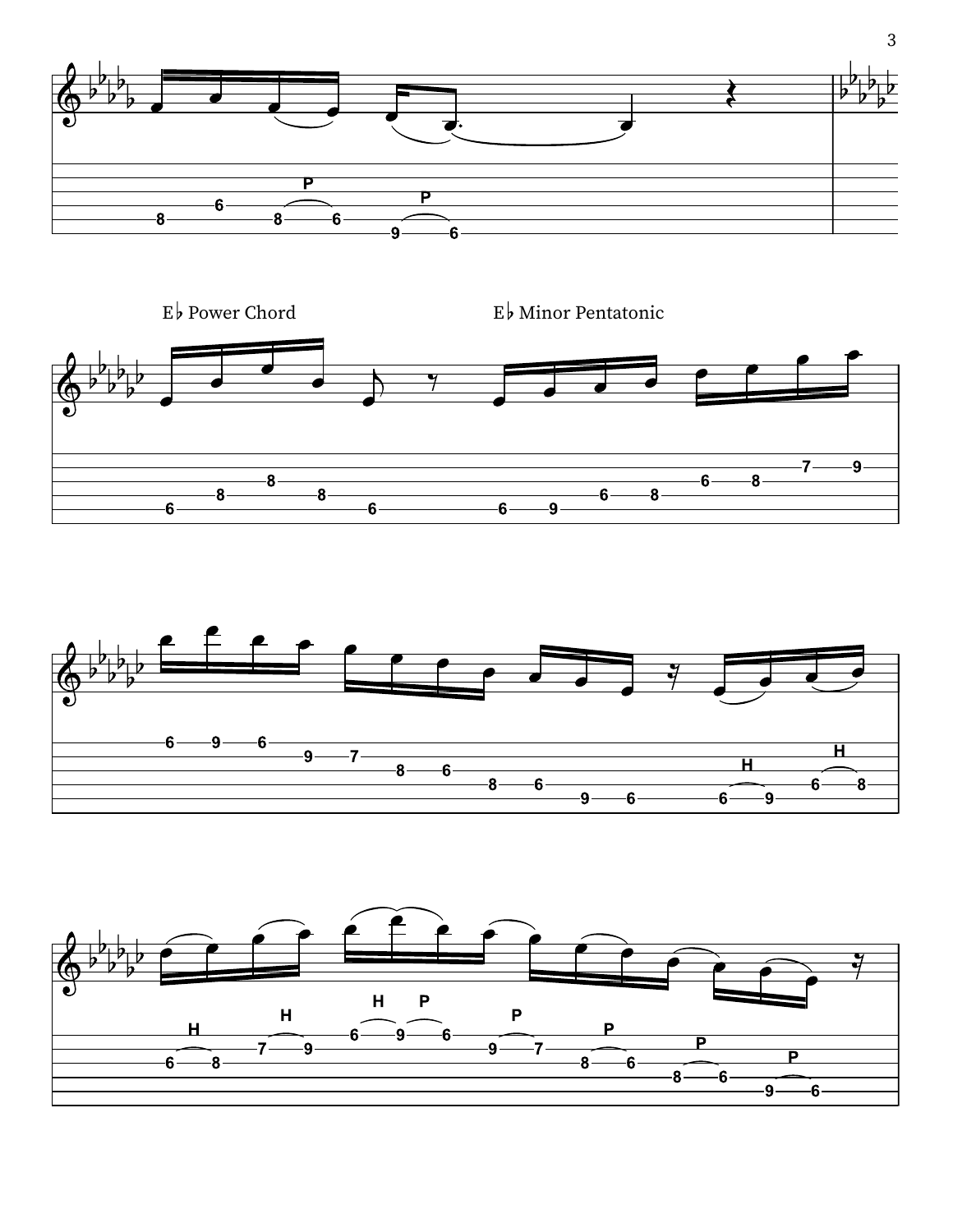$E_b$  Blues Scale 4







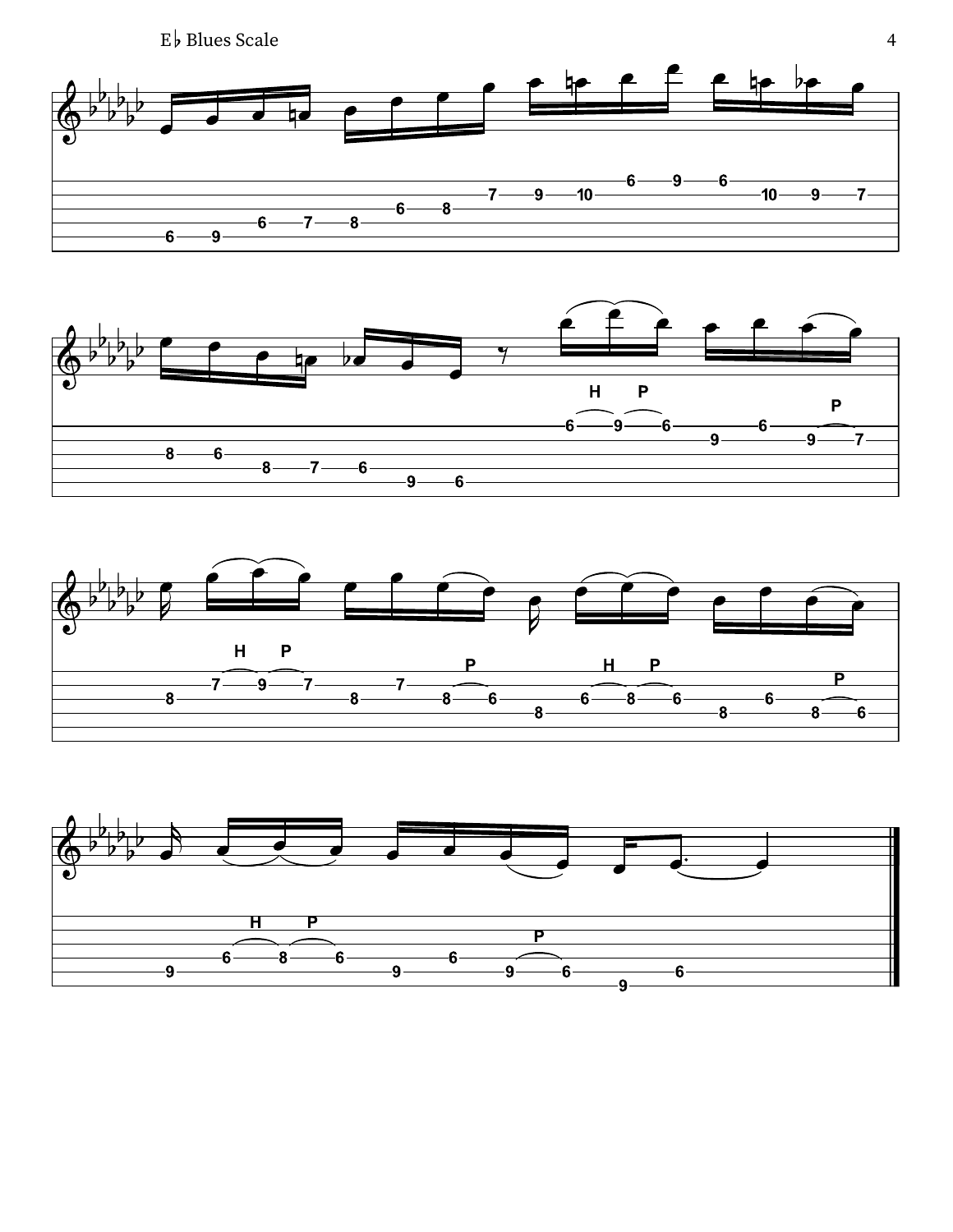## **Grade 4 Technical Exercise 2**

This may be played with or without an audible click/metronome. The tablature positions are to be observed. This may be played fingerstyle or with a plectrum.This is to be presented with any appropriate guitar tone.





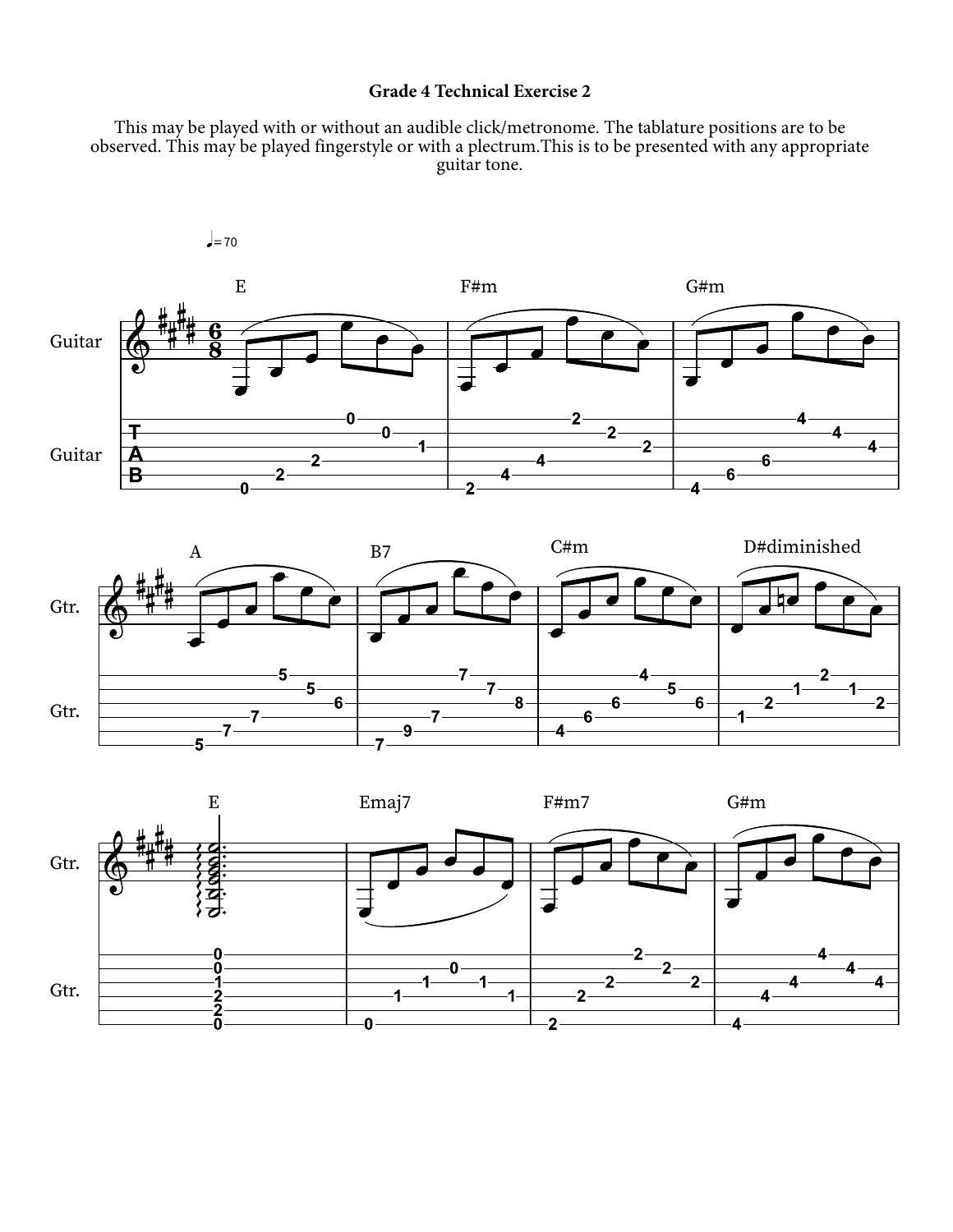

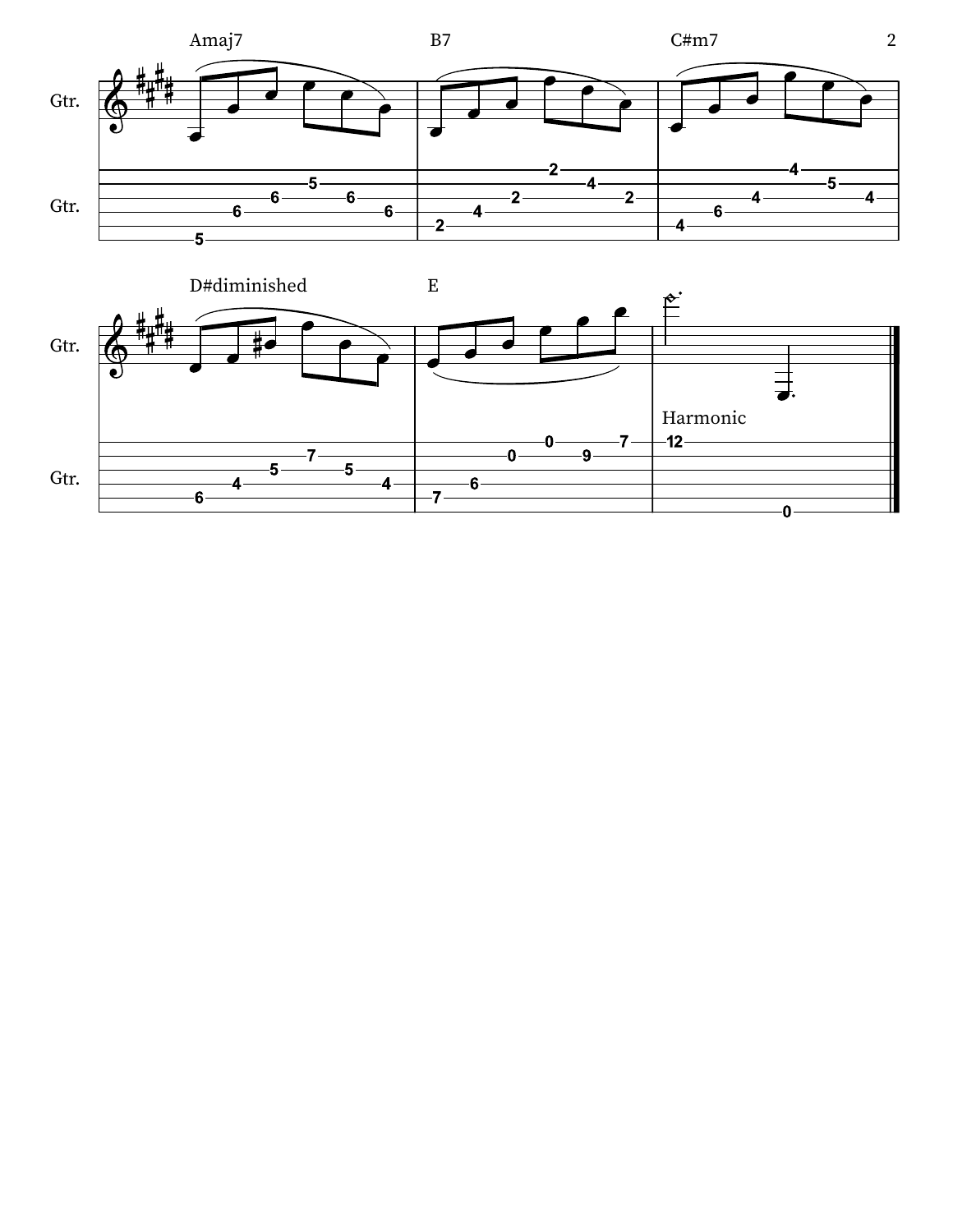## **Grade 4 Technical Exercise 3**

This may be played with or without an audible metronome/click. This may be played fingerstyle or with a plectrum/pick.

The chords and rhythms are to be presented as notated and in the following two beats a riff based on a single note melody given. These fills should define the chord they follow and compliment the overall chord progression and harmonic character.

These fills and riffs are to be diverse and variable in content if always two beats in length. Any appropriate guitar tone may be chosen to define any genre/style of music.

![](_page_6_Figure_4.jpeg)

![](_page_6_Figure_5.jpeg)